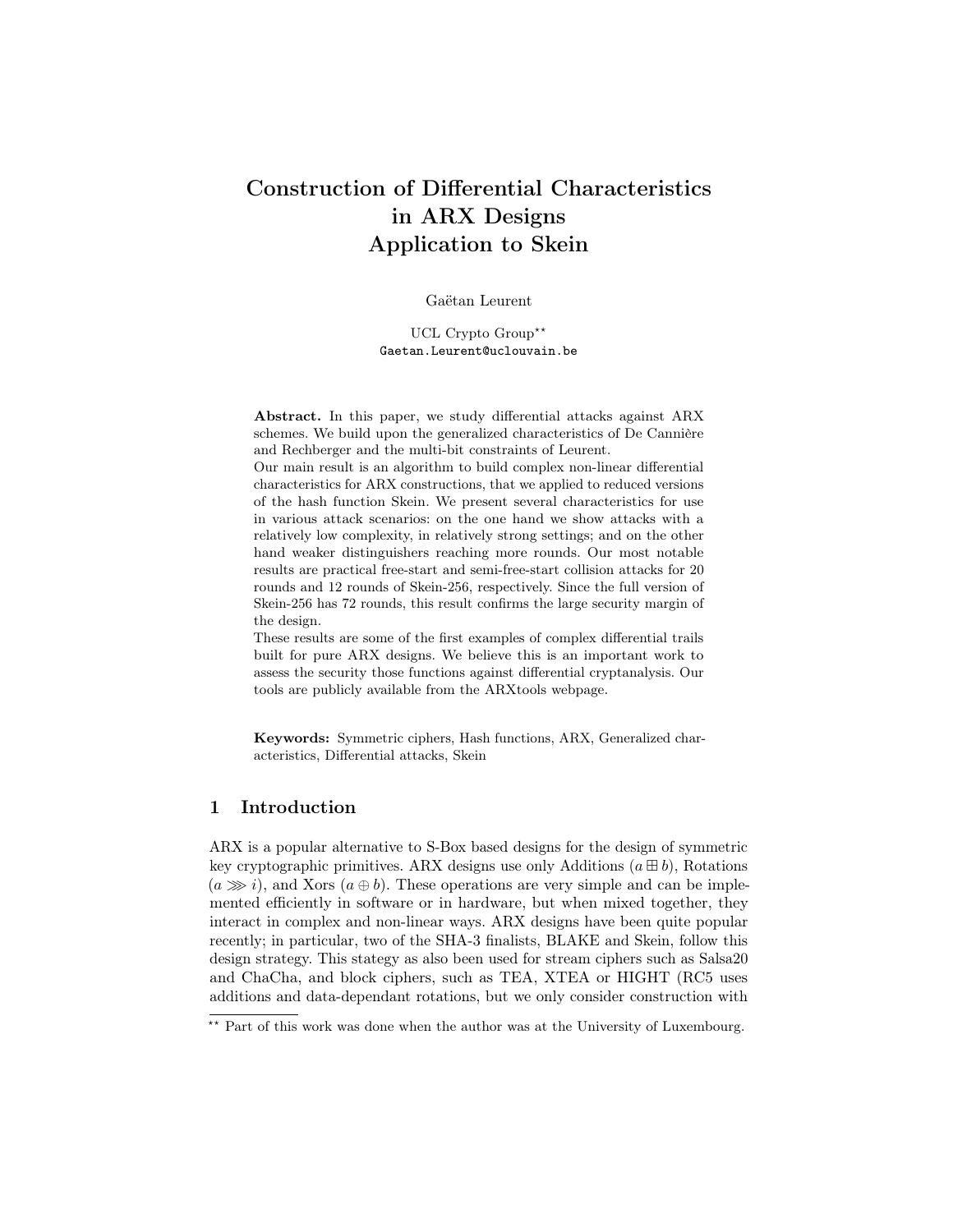fixed rotations). Recently, a dedicated short-input PRF, SipHash [\[1\]](#page-15-0), has been built following the ARX design. We note that Salsa20 is in the eStream portfolio, while SipHash is already deployed as the default hash table implementation of the Perl and Ruby languages. More generally, functions of the MD/SHA family are built using Additions, Rotations, Xors, but also bitwise Boolean functions, and logical shifts; they are sometimes also referred to as ARX.

The ARX design philosophy is opposed to S-Box based designs such as the AES. Analysis of S-Box based designs usually happen at the word-level; differential characteristics are relatively easy to build, but efficient attacks often need novel techniques, such as the rebound attack against hash functions [\[20\]](#page-16-0). For ARX designs, the analysis is done on a bit-level; finding good differential characteristics remains an important challenge. In particular, the seminal attacks on the MD/SHA-familiy by the team of X. Wang are based on differential characteristics built by hand [\[28](#page-16-1)[,30,](#page-16-2)[29\]](#page-16-3), and a significant effort has been dedicated to building tools to construct automatically such characteristics [\[6](#page-15-1)[,24](#page-16-4)[,10,](#page-15-2)[17,](#page-16-5)[25,](#page-16-6)[18](#page-16-7)[,16\]](#page-16-8). This effort has been quite successful for functions of the MD/SHA family, and it has allowed new attacks based on specially designed characteristics: attacks against HMAC [\[11\]](#page-15-3), the construction of a rogue MD5 CA certificate [\[26\]](#page-16-9), and attacks against combiners [\[19\]](#page-16-10).

However, this body of work is mainly focused on MD/SHA designs, as opposed to pure ARX designs such as Skein, BLAKE or Salsa20. In MD/SHA-like functions, the Boolean functions play an important role, and the possibility to absorb differences gives a lot of freedom for the construction of differential characteristics. In pure ARX designs, the addition is the only source of non-linearity (over  $\mathbb{F}_2$ ), and the freedom in the carry expansions is much harder to use than the absorption property of Boolean functions.

To this effect, Leurent introduced multi-bit constraints [\[14\]](#page-16-11) involving several consecutive bits of a variable (*i.e.*  $x^{[i]}$  and  $x^{[i-1]}$ ), instead of considering bits one by one. He describes reduced sets of 1.5-bit and 2.5-bit constraints, and explains how to propagate these constraints using S-systems and automata. This set of constraints is well suited to study ARX designs because it can extract a lot of information about the carry extensions in modular additions. A set of tools to propagate these constraints is given in [\[14\]](#page-16-11), and the main result is a negative result (for the cryptanalyst) showing that several previous attacks are invalid.

### 1.1 Our Results

In this paper, we study the problem of constructing differential characteristics for ARX schemes. This work is heavily inspired by the framework of generalized characteristics from De Cannière and Rechberger [\[6\]](#page-15-1), and the multi-bit constraints of [\[14\]](#page-16-11). As opposed to the results of [\[14\]](#page-16-11), we give positive results for cryptanalysts.

We first recall how to describe a differential characteristic, and the main ideas for constraint propagation in Section [2.](#page-3-0) Then, we describe a differential characteristic search algorithm in Section [3](#page-7-0) using a constraint propagation tool, and we present our results on Skein in Section [4.](#page-9-0) Finally, we describe our technical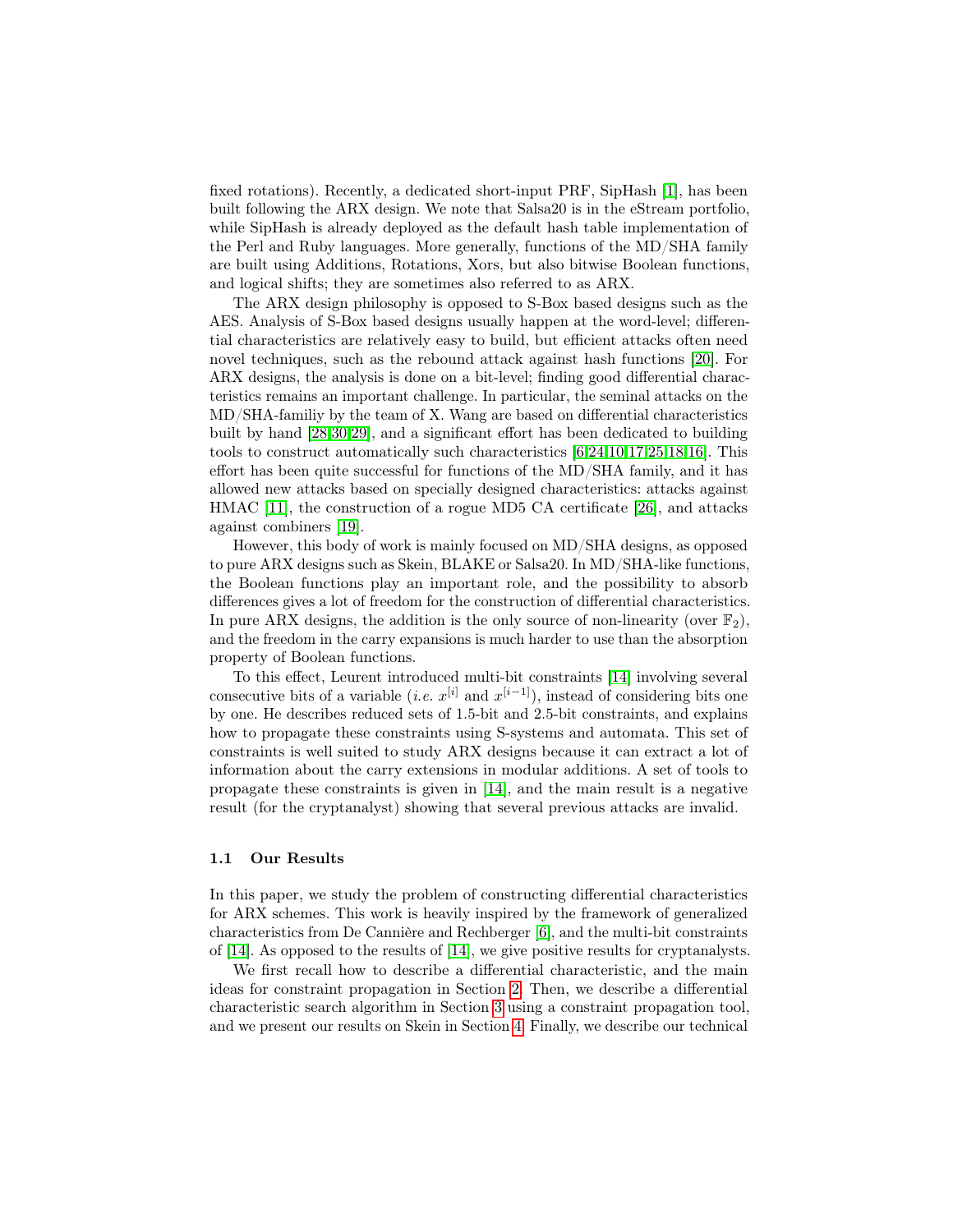improvements over the previous constraint propagation tools in the full version of this paper.

Construction of differential characteristics. We use a propagation tool to construct differential characteristics automatically. Using an efficient constraint propagation tool and some simple heuristics, we show that we can actually build complex non-linear characteristics. We obtain some of the first complex differential trails for ARX designs and we believe that this automated approach is an important step to assess the security of ARX designs against differential cryptanalysis.

Application to Skein. We apply this technique to reduced versions of the Skein hash function, where we build rebound-like characteristics by connecting two high-probability trails.

We compare our results with previous works in Table [1.](#page-3-1) Most previous works on Skein are either weak distinguishers (such as boomerang properties or freetweak free-start partial-collisions), or attack with marginal improvement over brute-force (such as some biclique-based results). In this work, we present attacks in relatively strong settings (collisions and free-start collisions) with a relatively low complexity (several attacks are practical, and all our attack gain at least a factor  $2^8$ ).

Constraint propagation. Finally, we describe an alternative way to perform the constraint propagation for multi-bit constraints. Our approach is significantly more efficient that the technique of [\[14\]](#page-16-11), and uses the full set of  $2^{32}$  constraints instead of a reduced set of 16 carefully chosen constraints. The reduced set is sufficient in most situations, but we show that the full set extracts some more information. This improvement was crucial to allow the characteristic search to work in practice.

In addition, our approach can also deal with larger systems that the previous technique with a reasonable complexity. In particular, we can deal with the 3-input modular sums, and 3-input Boolean functions used in functions of the MD/SHA family. We can also propagate 4 simultaneous trails in a boomerang configuration through an addition or an xor, with full 2-bit constraints.

### 1.2 Related work

A recent result by Yu et al. achieves a similar result as our free-start free-tweak partial-collision on 32 rounds, and is also based on a complex non-linear trail for Skein-256. This work has been available on ePrint since April 2011 [\[31\]](#page-16-12), but the characteristic given in that version of the paper was flawed [\[14\]](#page-16-11). This has motivated our work on building such characteristics automatically.

More recently, they managed to build a valid characteristic and their work has been presented at FSE [\[33\]](#page-17-0); this result was achieved simultaneously and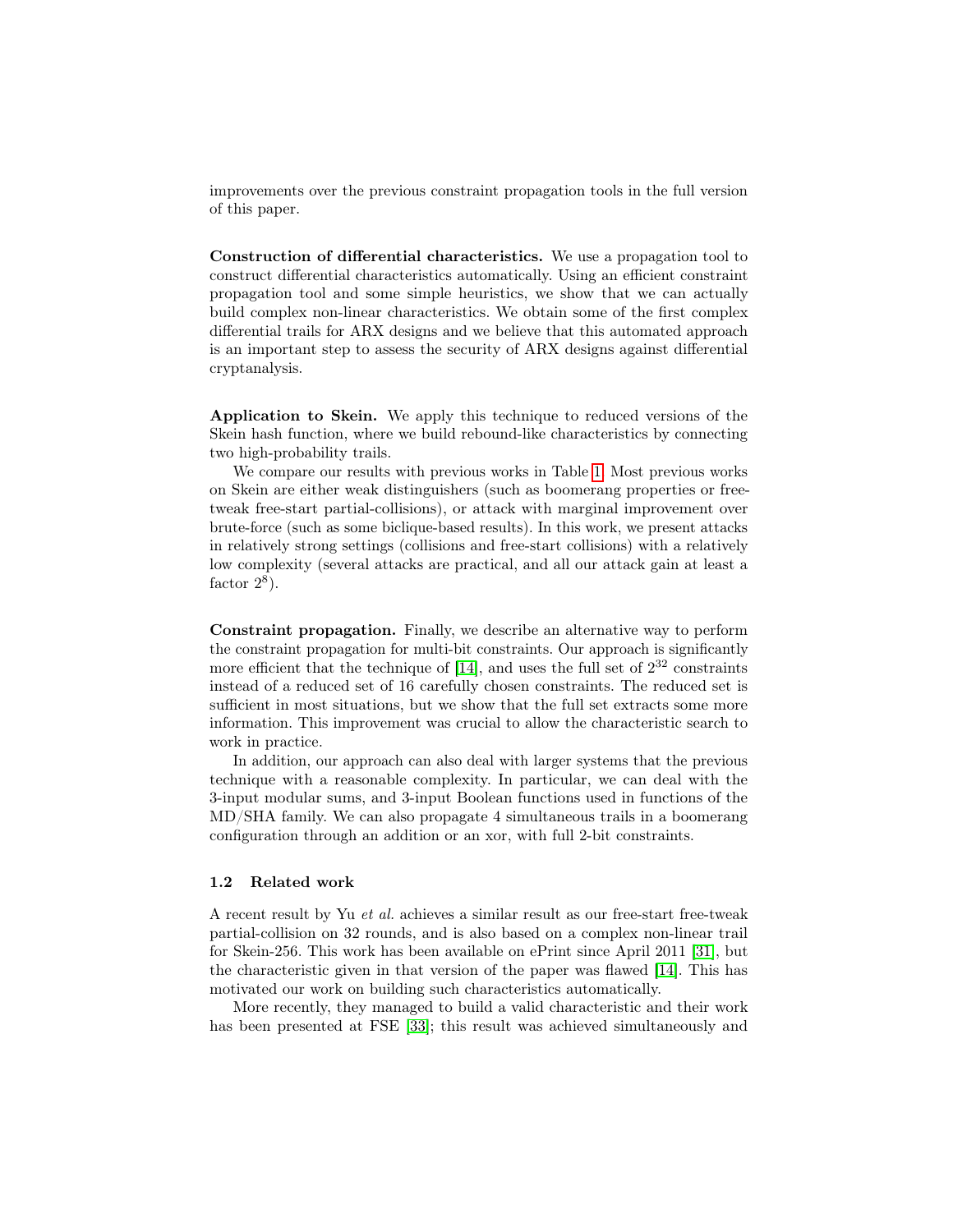<span id="page-3-1"></span>Table 1. Comparison of attacks on reduced versions of Skein-256 (we omit attack on previous versions, and weak distinguishers). The full Skein-256 has 72 rounds. In order to compare various attack settings, we count the number of extra degrees of freedom used by the attack.

| Extra Degrees of freedom Rounds                                              |          |                |                                                             |                                                       | Time Generic Ref, notes                                         |
|------------------------------------------------------------------------------|----------|----------------|-------------------------------------------------------------|-------------------------------------------------------|-----------------------------------------------------------------|
| Collision                                                                    | $\Omega$ | $\overline{4}$ | $2^{96}$                                                    | $2^{128}$                                             | $[13]$ , biclique                                               |
|                                                                              |          | 8              | $2^{120}$                                                   |                                                       |                                                                 |
|                                                                              |          | 9              | $2^{124}$                                                   |                                                       |                                                                 |
|                                                                              |          | 12             | $2^{126.5}$                                                 |                                                       |                                                                 |
| Free-start collision                                                         | 8        | $22^{\dagger}$ |                                                             | $2^{253.8\dagger}$ $2^{256}$                          | $[15]$ , biclique                                               |
|                                                                              |          | $37^{\dagger}$ | $2^{255.7\dagger}$                                          |                                                       |                                                                 |
| Related-tweak <sup><math>\ddagger</math></sup> partial <i>q</i> -multicol 10 |          | 20             |                                                             |                                                       | $q \cdot 2^{97}$ $2^{\frac{q-1}{q+1} \cdot 130}$ [27], 126 bits |
| Free-tweak partial $q$ -multicol                                             | 12       | 32             |                                                             |                                                       | $q \cdot 2^{85}$ $2^{\frac{q-1}{q+1} \cdot 205}$ [33], 51 bits  |
| Collision                                                                    | 0        | 12             | $\approx 2^{100\,\star}-2^{128}$                            |                                                       | 4.4                                                             |
| Semi-free-start collision                                                    | 4        | 12             | $\approx 2^{-40}$ $2^{128}$                                 |                                                       | 4.4                                                             |
| Free-start collision                                                         | 8        | 20             | $\approx 2^{-40}$ $ 2^{128}$                                |                                                       | 4.5                                                             |
| Free-start near-collision                                                    | 8        | 24             | $\approx$ 2 $^{\,40}$ $\qquad$ 2 $^{\,88.4}$                |                                                       | $4.5, 15$ bits                                                  |
| $Related$ -tweak <sup><math>\ddagger</math></sup> near-collision             | 10       | 24             | $\approx 2^{-40}$                                           | $2^{117.3}$                                           | $4.6, 3 \text{ bits}$                                           |
| Related-tweak <sup><math>\ddagger</math></sup> partial <i>q</i> -multicol 10 |          | 32             | $\approx q \cdot 2^{119}$ * $2^{\frac{q-1}{q+1} \cdot 205}$ |                                                       | 4.6, 51 bits                                                    |
| Free-tweak partial $q$ -multicol                                             | 12       | 32             |                                                             | $q \cdot 2^{105} \quad 2^{\frac{q-1}{q+1} \cdot 205}$ | $4.6, 51$ bits                                                  |
| Block cipher attacks                                                         |          |                |                                                             |                                                       |                                                                 |
| Key recovery (Threefish-512)                                                 |          | 32             | $2^{181}$                                                   | $2^{512}$                                             | [32], Boomerang                                                 |
|                                                                              |          | 33             | $2^{305}$                                                   |                                                       |                                                                 |
|                                                                              |          | 34             | $2^{424}$                                                   |                                                       |                                                                 |
|                                                                              |          |                |                                                             |                                                       |                                                                 |

† Attacks on Skein-512. For Skein-256, fewer round will be attacked, with a complexity slightly below  $2^{128}$ .

 $\frac{1}{2}$  Using freedom degrees in the tweak difference, but the tweak value can be arbitrary.

? Using heuristic assumptions about the search for a large number of characteristics.

independently from our work. Building such a trail by hand is impressive, but this kind of result it is very challenging to replicate or to apply to another primitive. We hope that our automatic approach will be easier to adapt to new settings.

## <span id="page-3-0"></span>2 Analysis of Differential Characteristics

The first step for working with differential characteristics (or trails) is to choose a way to represent a characteristic, and to evaluate its probability. The main idea of differential cryptanalysis is to consider the computation of the function for a pair of inputs  $X, X'$ , and to specify the difference between x and  $x'$  for every internal state variable  $x$ . The difference can be the xor difference, the modular difference, or more generally, use any group operation. However, this approach is not efficient for ARX design, because both the modular difference and the xor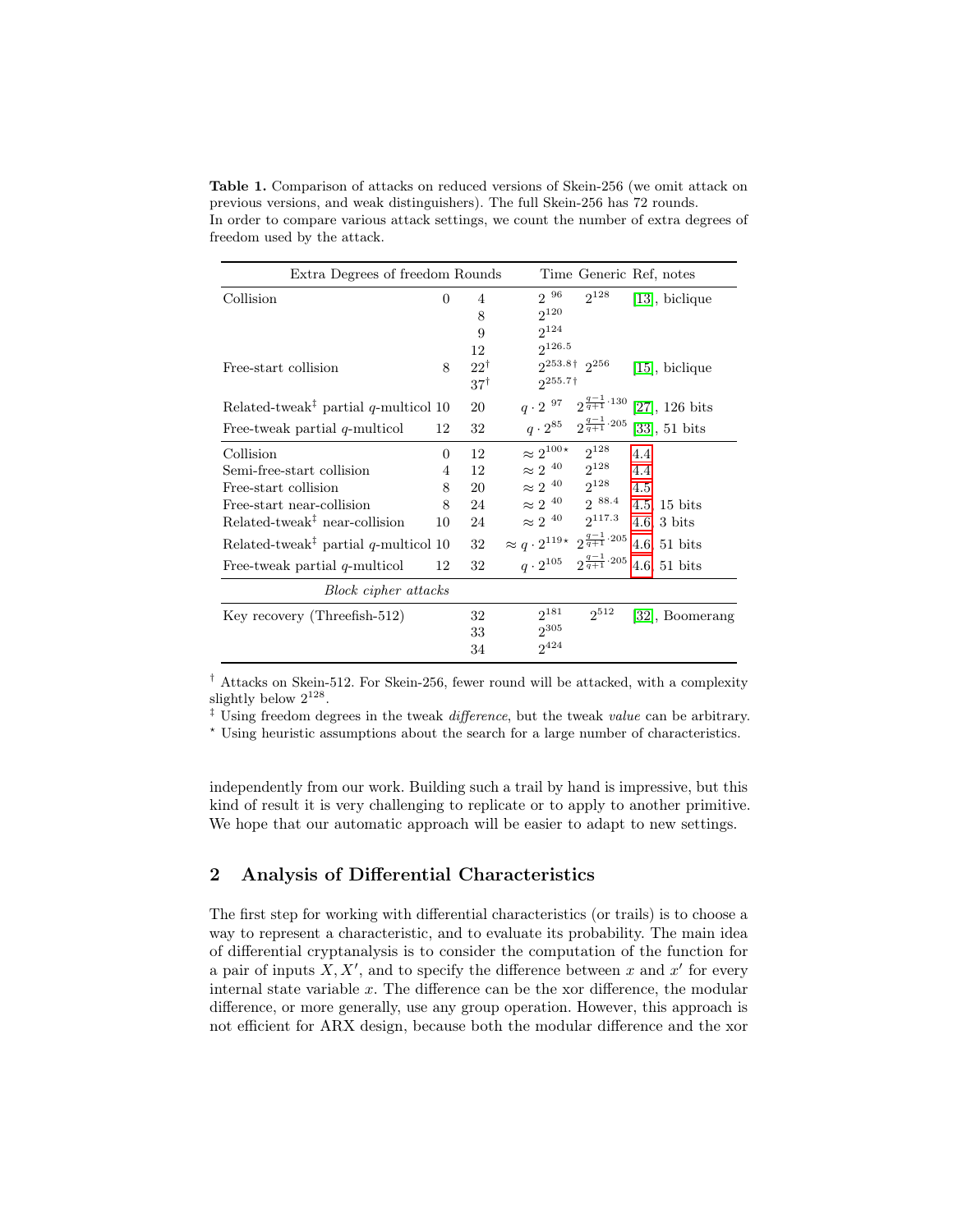difference play an important role. Several works have proposed better way to represent a differential characteristic for ARX designs.

Signed bitwise difference. The groundbreaking results of Wang et al. [\[28](#page-16-1)[,30,](#page-16-2)[29\]](#page-16-3) are based on a bitwise signed difference. For each bit of the state, they specify whether the bit is inactive  $(x = x')$ , active with a positive sign  $(x = 0, x' = 1)$ , or active with a negative sign  $(x = 1, x' = 0)$ . This information express both the xor difference and the modular difference.

Generalized characteristics. This was later generalized by De Cannière and Rechberger [\[6\]](#page-15-1): for each bit of the state, they look at all possible values of the pair  $(x, x')$ , and they specify which values are allowed. The constraints  $-$ , u and n correspond to the bitwise signed difference of Wang. De Cannière and Rechberger also describe an algorithm to build differential characteristics using this set of constraints.

Multi-bit constraints. Recently, Leurent studied differential characteristics for ARX designs, and introduced multi-bit constraints [\[14\]](#page-16-11). These constraints are applied to the values of consecutive bits of a state variable  $(e.g. x^{[i]} \text{ and } x^{[i-1]})$ instead of being purely bitwise. Multi-bit constraints are quite efficient to study ARX designs because they can capture the behaviour of carries in the modular addition. Two set of constraints are introduced in [\[14\]](#page-16-11):

- a set of 16 constraints involving  $(x^{[i]}, x'^{[i]}, x^{[i-1]})$  called 1.5-bit constraints;
- a set of 16 constraints involving  $(x^{[i]}, x^{(i]}, x^{[i-1]}, x^{[i-1]}, x^{[i-2]})$  called 2.5-bit constraints.

The full sets of  $2^8$  1.5-bit constraints and  $2^{32}$  2.5-bit constraint are not used because the propagation method of [\[14\]](#page-16-11) becomes impractical with such large sets.

### 2.1 Constraint Propagation and Probability Computation

In [\[14\]](#page-16-11), the constraints are studied using the theory of S-functions introduced in [\[22\]](#page-16-15). We use the following definitions:

**T-function** A T-function on *n*-bit words with  $k$  inputs and  $l$  outputs is a function from  $({0,1}^n)^k$  to  $({0,1}^n)^l$  with the following property:

For all t, the t least significant bits of the outputs can be computed from the t least significant bits of the inputs.

**S-function** An S-function on *n*-bit words is a function from  $({0,1}^n)^k$  to

 $({0,1}^n)^l$ , for which we can define a small set of *states* S, and an initial state  $S[-1] \in \mathcal{S}$  with the following property:

For all t, bit t of the outputs and the state  $S[t] \in \mathcal{S}$  can be computed from bit t of the inputs, and the state  $S[t-1]$ .

For instance, the modular addition is an S-function, with a 1-bit state corresponding to the carry. An S-function can also include bitwise functions, shifts to the left by a fixed number of bits, or multiplications by constants. A system of equation that can be written as a S-function is called an S-system.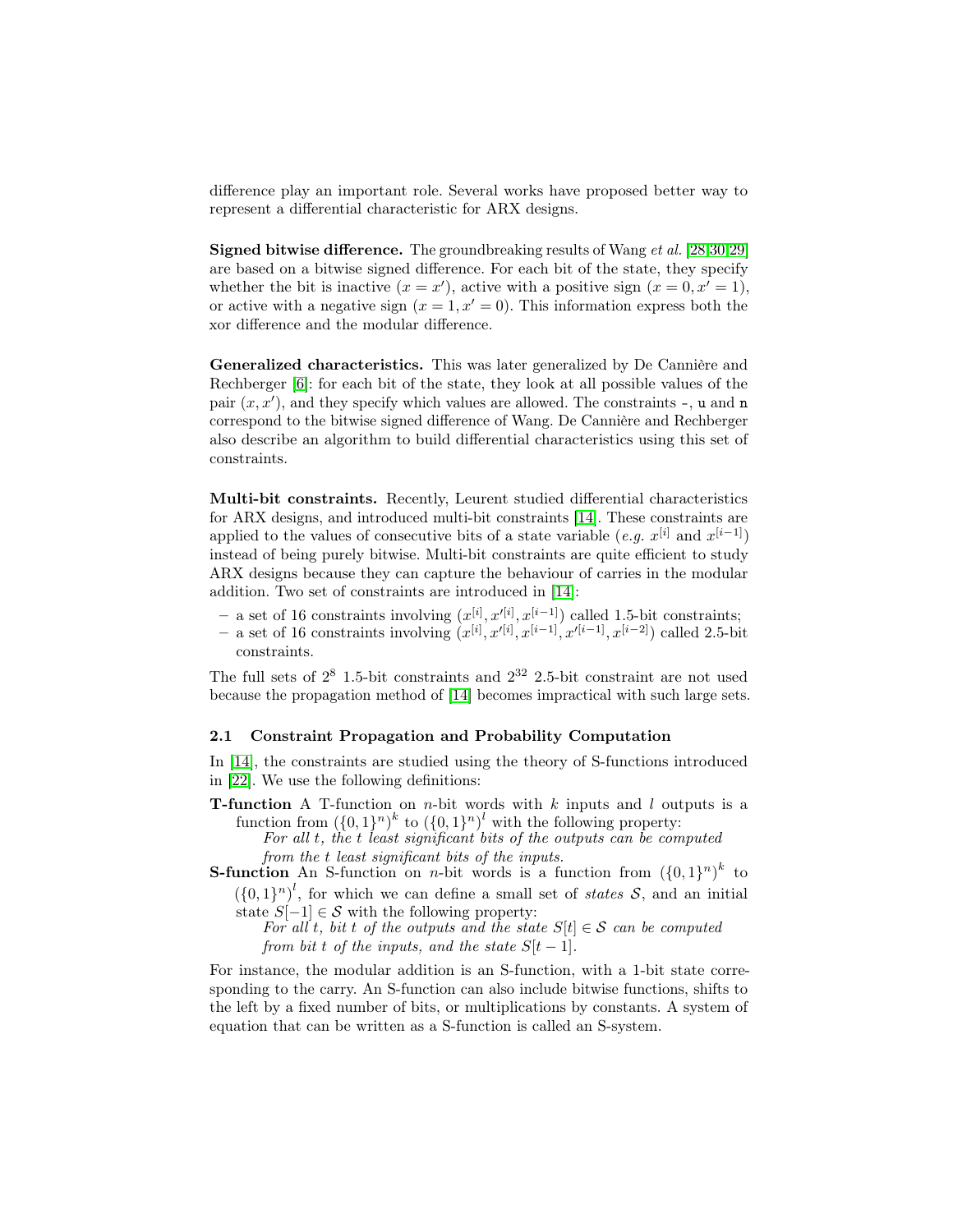### 2.2 Differential Characteristics

In order to describe a differential characteristics with this framework, we specify a difference for each internal variable of a cipher, and we consider the operations that connect the variables. For a series a constraints  $\Delta$ , we write  $\delta x = \Delta$  to denote that the pair  $(x, x')$  follows the difference pattern  $\Delta$ . For instance,  $\delta x = x - 0$  is equivalent to  $x \oplus x' = 1000$  and  $x^{[0]} = 0$ .

For each operation  $\odot$ , we can write a system:

<span id="page-5-0"></span>
$$
\delta x = \Delta_x \qquad \delta y = \Delta_y \qquad \delta z = \Delta_z \qquad z = x \odot y \qquad z' = x' \odot y', \qquad (1)
$$

where  $x, y, z, x', y', z'$  are unknowns, and  $\Delta_x, \Delta_y, \Delta_z$  are parameters. In an ARX design, all the operations except the rotations are S-function, and the difference operation  $\delta$  can be written with bitwise operations and left-shifts; therefore system [\(1\)](#page-5-0) is an S-system. Using tools to analyze this S-system, we can verify if the specified input and output patterns for each operation are compatible. We deal with the rotations  $y = x \gg i$  by just rotating the constraint pattern: if  $\delta x = \Delta_x$  then we use  $\delta y = \Delta_x \gg i$ .

We can also find new constraints that must be satisfied for any solution to the system. This allows to propagate constraints between the inputs and outputs of the operation  $\odot$ . When we consider a characteristic for a cipher, this process will be iterated for each operation, until no new constraints are found.

Moreover, we can compute the probability to reach the specified output pattern by counting the number of solutions. Assuming that the probabilities of each operations are independent, we can compute the probability of the full characteristic by multiplying the probabilities of each operations.

### 2.3 Tools for S-systems

In [\[14\]](#page-16-11), a set of constraints is represented by an S-system, and an automaton is built to compute the probability of each operation. To perform constraints propagation, each constraint is split into two disjoint subsets; if one of the subsets results in an incompatible system, the constraint can be restricted to the other subset without reducing the number of solutions.

This approach allows to achieve a good efficiency when the automaton is fully determinized: one can test whether a system is compatible with only  $n$  table accesses. However, the table becomes impractically large if the set of constraints is too large, or if the operation is too complex. In [\[14\]](#page-16-11), the automaton is fully determinized for 1.5-bit constraints, but could not be determinized for 2.5-bit constraints; this results in a quite inefficient propagation algorithm for 2.5-bit constraints.

In this work, we explore a different option using non-deterministic automata. This allows to deal with large set of constraints and more complex operations. We need to perform many operations to verify whether a system is compatible, but the automata are very sparse and can be represented by tables small enough to fit in the cache (the tables of [\[14\]](#page-16-11) take hundreds of megabytes for an addition);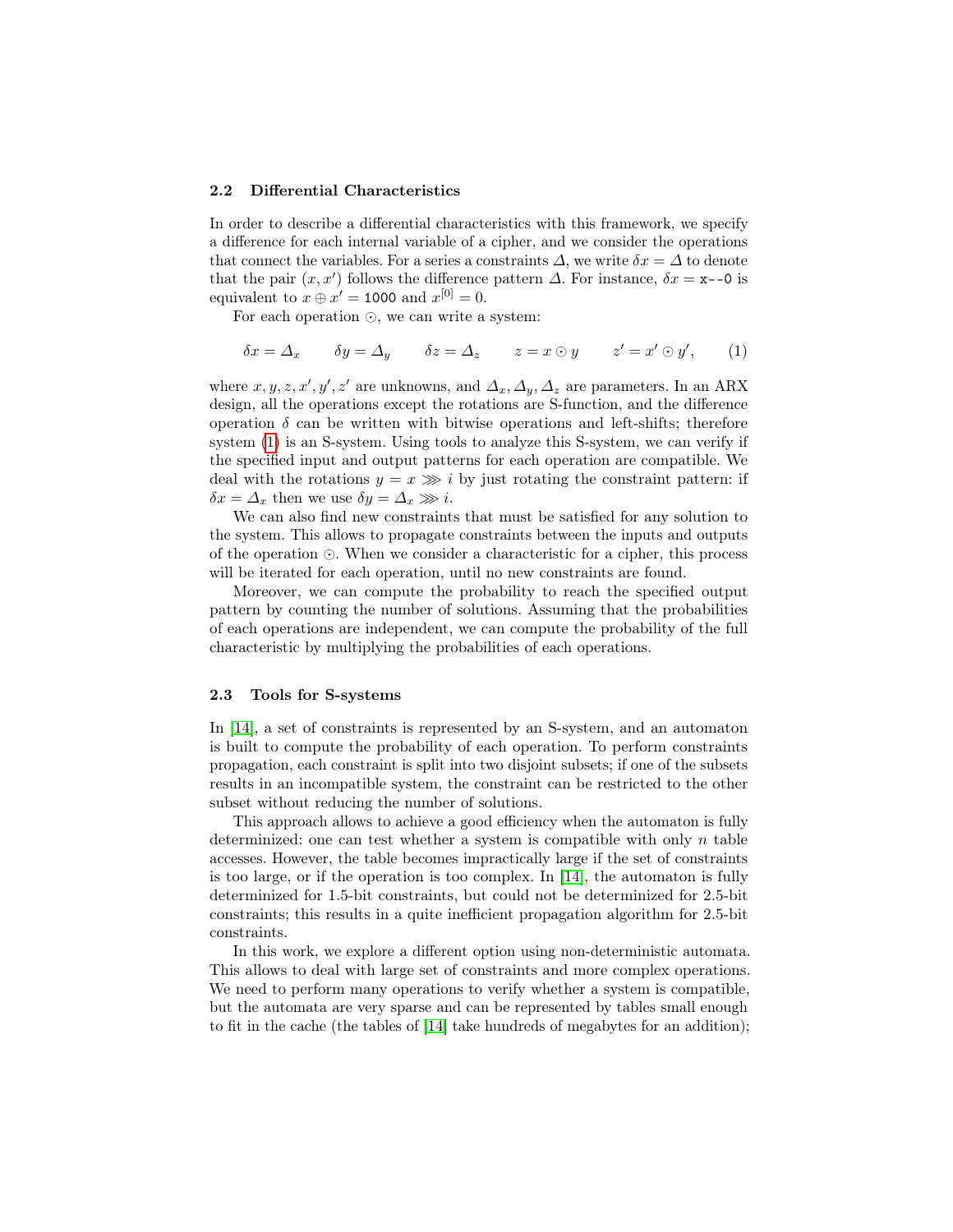this gives better results in practice. In addition, we show special properties of the automata allowing an efficient propagation algorithm without splitting the constraints into subsets. Due to space constraints, the technical details of our new approach are given in the full version of this paper.

### 2.4 Comparison

|                                                     | 2 rounds $/4$ bits                                              | $3$ rounds / 6 bits (sparse <sup>*</sup> )        |  |          |
|-----------------------------------------------------|-----------------------------------------------------------------|---------------------------------------------------|--|----------|
| Method                                              |                                                                 | Accepted F pos. Accepted F pos. Time <sup>†</sup> |  |          |
| Exhaustive search                                   | $2^{25.1}$ (35960536) - $2^{18.7}$ (427667) -                   |                                                   |  |          |
| 2.5-bit full set                                    | $2^{25.3}$ (40597936) 0.13 $2^{19.2}$ (619492) 0.4 2.5 ms       |                                                   |  |          |
| 2.5-bit reduced set                                 | $[14]$ $2^{25.3}$ (40820032) 0.14 $2^{19.5}$ (746742) 0.7 50 ms |                                                   |  |          |
| 1.5-bit reduced set                                 | $[14]$ $2^{25.3}$ (40820032) 0.14 $2^{20.4}$ (1372774) 2.2      |                                                   |  | $0.5$ ms |
| 1-bit constraints                                   | [6] $2^{25.4}$ (43564288) 0.21 $2^{20.7}$ (1762857) 3.1 0.5 ms  |                                                   |  |          |
| Check adds independently $2^{25.8}$ (56484732) 0.57 |                                                                 |                                                   |  |          |

<span id="page-6-0"></span>Table 2. Experiments with toy versions of Skein. We give the number of input/output differences accepted by each technique, and the ratio of false positive.

<sup>\*</sup> Weight 4 differences. The number of input/output differences is  $\left(\sum_{i=0}^{4} {2i \choose i}\right)^2 \approx 2^{26.7}$ 

† Average time to verify one input/output difference (over the false positives of the 1.5-bit reduced set).

We show a comparison with previous methods in Table [2.](#page-6-0) We use the same settings as [\[14\]](#page-16-11):

- 1. A reduced Skein with two rounds and 4 words of 4 bits each; In this setting the full 2.5-bit constraints offer a little advantage over the reduced set of 2.5-bit constraints.
- 2. A reduced Skein with three rounds and 4 words of 6 bits each. We only use sparse differences (less than 4 active bits in the input and output), because the full space is too large to be exhausted in practice. In this setting, the full 2.5-bit constraints give a significant improvement over the reduced set of 2.5-bit constraints.

These experiments show that using the full set of 2.5-bit constraints gives better results than using the reduced set of  $[14]$ . We also give timing informations<sup>[1](#page-6-1)</sup>: our new approach for constraint propagation is one order of magnitude faster that the previous method with a reduced set of 2.5-bit constraints, and somewhat slower than the previous method with 1.5-bit constraints.

<span id="page-6-1"></span> $<sup>1</sup>$  The comparison is done with similar implementations.</sup>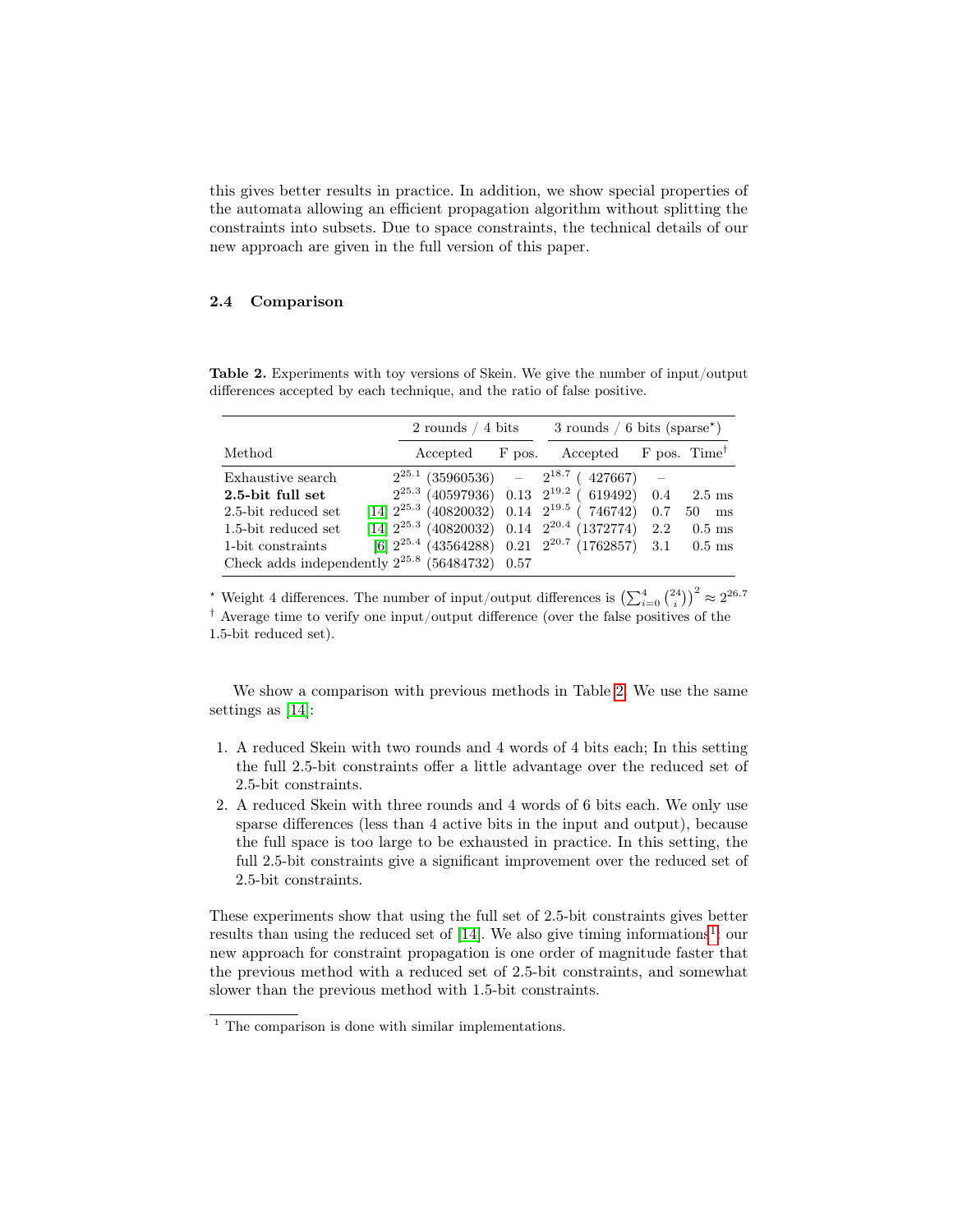# <span id="page-7-0"></span>3 Automatic Construction of Differential Characteristics

In order to mount a differential attack for a hash function or a block cipher, an important task is to build a differential characteristic. For the analysis of ARX primitives (and MD/SHA-like designs), the characteristic is usually designed at the bit level. This turns out to be a very challenging task because of the complex interactions between the operations, and the large number of state elements to consider.

This problem has been heavily studied for attacks on the MD/SHA family of hash functions: a series of attacks by X. Wang and her team are based on differential characteristics built by hand [\[28](#page-16-1)[,30,](#page-16-2)[29](#page-16-3)[,33\]](#page-17-0), while later works gave algorithms to build such characteristics automatically [\[6](#page-15-1)[,24](#page-16-4)[,10,](#page-15-2)[17,](#page-16-5)[25\]](#page-16-6). Unfortunately, most of those tools are not publicly available.

In this section, we show that the multi-bit constraints can be used to design a successful algorithm for this task on pure ARX designs. Our algorithm is heavily inspired by the pioneer work of De Cannière and Rechberger [\[6\]](#page-15-1), and the more detailed explanation given in [\[23\]](#page-16-16) and [\[21\]](#page-16-17).

#### 3.1 Types of Trails

Differential trails can be classified in two categories: iterative and non-iterative. An iterative characteristic exploits the round-based nature of many cryptographic constructions: if a trail can be built over a few rounds with the same input and output difference  $\Delta$ , then this characteristic can be repeated to reach a larger number of rounds. In practice very few iterative characteristics have been found for ARX constructions, because many designs use different rotation amounts or Boolean functions over the rounds, or a non-iterative key-schedule. Notable exceptions include the attacks of den Boer and Bosselaers against MD5 [\[7\]](#page-15-5), and the recent work of Dunkelman and Khovratovich on BLAKE [\[8\]](#page-15-6). In this work, we focus on non-iterative trails.

The main way to build non-iterated trails is to connect two simple and highprobability trails using a complex and low-probability section in between. The choice of the high-probability trails will depend on the attack setting, and should be done by the cryptanalyst using specific properties of the design, while the complex section will be build automatically by an algorithm (or by hand). When the characteristic is used in a hash-function attack, the cost of the low-probability section can usually be avoided.

For instance, the characteristics used for the attacks on SHA-1 use a linear section built using local collisions [\[4](#page-15-7)[,29\]](#page-16-3), and a non-linear section to connect a given input difference to the linear characteristic. This general idea is also the core of the rebound attack [\[20\]](#page-16-0): it combines two high-probability trails using a low-probability transition through an S-box layer.

In our applications, we will use a rebound-like approach to connect two high-probability trails with a complex low-probability section. Using rebound-like differential trails for ARX designs has also been proposed in [\[33\]](#page-17-0).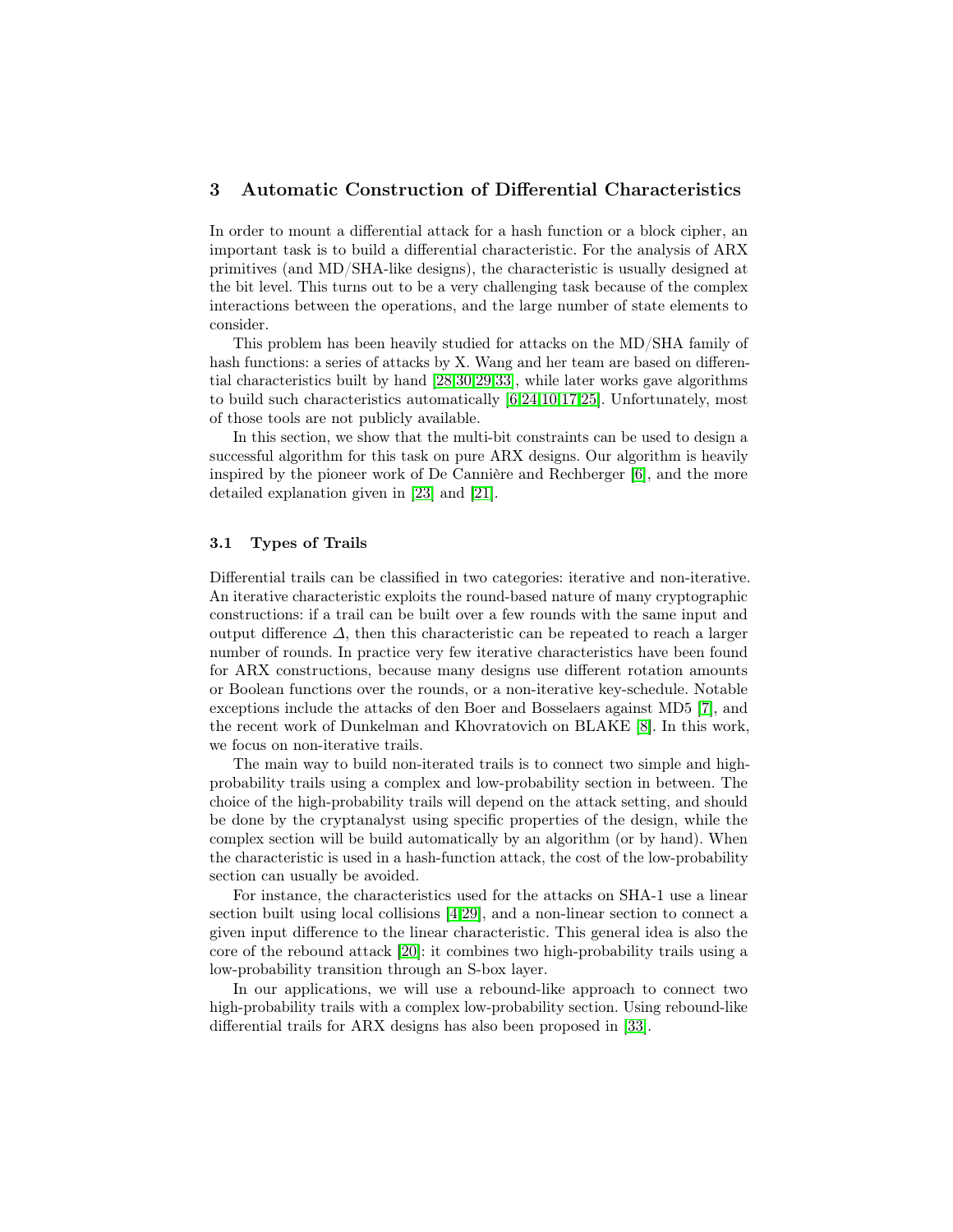#### 3.2 Algorithm

Our algorithm takes as input a characteristic representing two high-probability trails  $\Delta_1 \rightarrow \Delta_2$  and  $\Delta_3 \rightarrow \Delta_4$ . The middle section is initially unconstrained, *i.e.* filled with ?. The main part of the algorithm is a search phase which tries to fill the middle part with a valid characteristic. We follow the general idea of the algorithm of De Cannière and Rechberger, by repeating the following operations:

Propagation: deduce more information from the current characteristic by running the propagation algorithm on each operation.

**Guessing:** select an unconstrained state bit (*i.e.* a ? constraint), and reduce the set of allowed values (e.g. to  $a - or x constant$ ).

When a contradiction is found, we go back to the last guess, and make the opposite choice, leading to a backtracking algorithm. However, we abort after some number of trials and restart from scratch because mistakes in the early guesses would never be corrected.

Our algorithm is built from the idea that the constraint propagation is relatively efficient to check if a transition  $\Delta \to \Delta'$  is possible. Therefore to connect the differences  $\Delta_2$  and  $\Delta_3$  from the high-probability trails, we essentially guess the middle difference  $\Delta'$  and we check whether the transitions  $\Delta_2 \to \Delta'$ and  $\Delta' \rightarrow \Delta_3$  are possible.

This leads to the following difference with the algorithm of De Cannière and Rechberger:

- We only use signed differences, i.e. we use the constraints -, u, and n.
- We specify in advance which words of the state will be restricted in the guessing phase, using state words in the middle of the unspecified section.
- We guess from the low bits to the high bits, and we can compare incomplete characteristics by counting how many bits have been guessed before aborting the search.
- Every time the backtracking process is aborted, we remember which guess was best and the random guesses of the next run are strongly biased toward this choice.

Thanks to this approach, we can use the best path of the previous run as an input for the search algorithm, and explore solutions with few differences in the guesses. Finally, we use a simulated annealing algorithm in order to find better characteristics.

### 3.3 Finding pairs

The hardest part of our attacks in to build the differential trails. Finding conforming pairs for the middle section is relatively easy using the propagation algorithm: one just has to make random choices for the unconstrained bits in the middle and run the propagation algorithm after each choice. In practice the paths we found leave very few choices to make, and most of them lead to valid pairs. The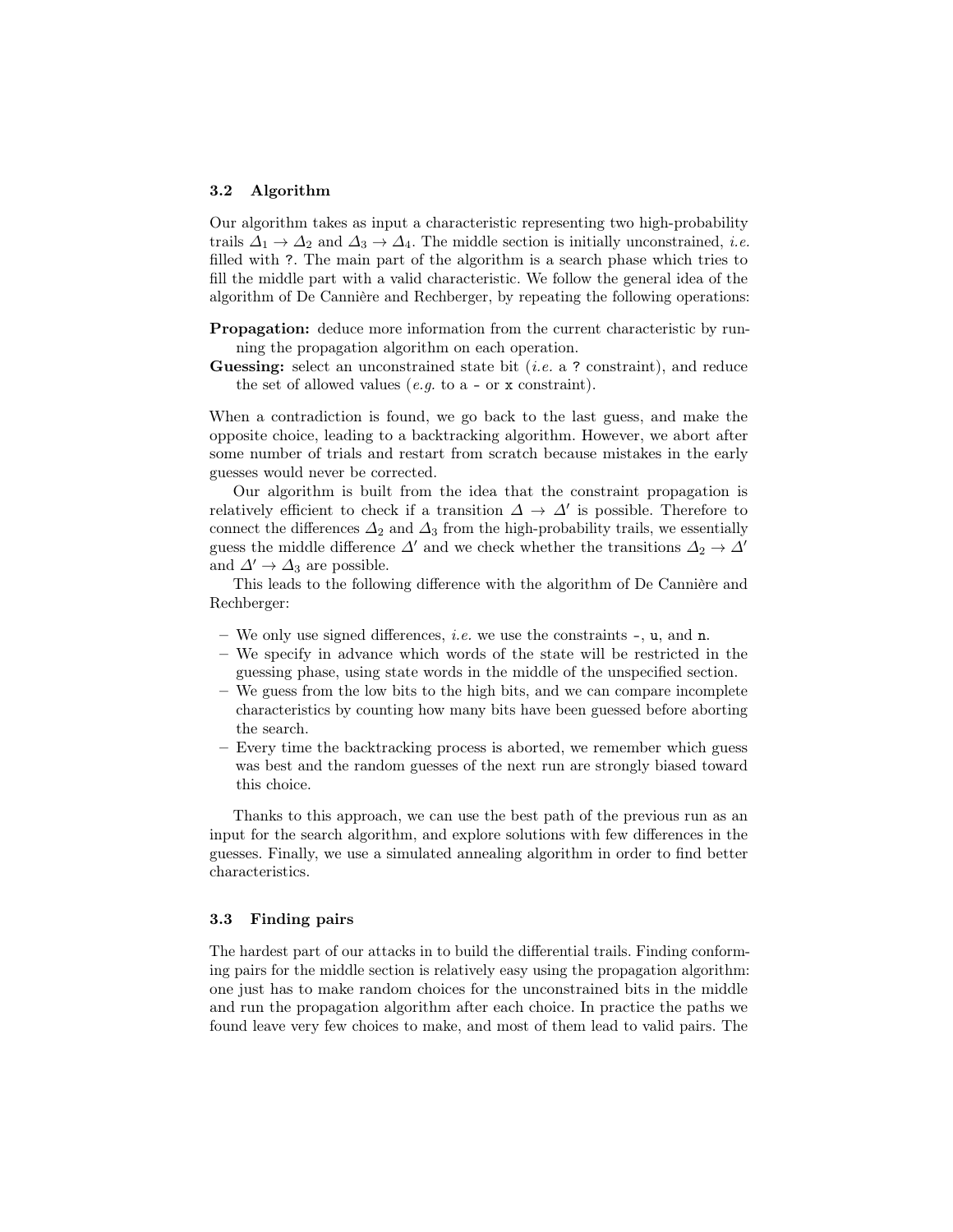degrees of freedom in the key can then be used to build many different pairs. This can be compared to the rebound attack on AES-like designs [\[20\]](#page-16-0): in this attack the trails are easy to build, and finding pairs for the inbound phase has a small amortized cost.

### <span id="page-9-0"></span>4 Application to Skein-256

In this section, we apply our algorithm to build characteristics for several attack scenarios on Skein-256.

### 4.1 Short Description of Threefish and Skein

The compression function of Skein is based on the block cipher Threefish. In this paper we only study Threefish-256, which uses a 256-bit key (as 4 64-bit values), a 128-bit tweak (as 2 64-bit values), and a 256-bit state (as 4 64-bit values). The full version of Skein has  $72$  rounds. We denote the *i*th word of the state after  $r$ rounds as  $e_{r,i}$ . There is a key addition layer every 4 rounds:

$$
e_{r,i} = \begin{cases} v_{r,i} + k_{r/4,i} & \text{if } r \text{ mod } 4 = 0\\ v_{r,i} & \text{otherwise} \end{cases}
$$

where  $k_{r/4,i}$  is the *i*th word of the round key at round  $r/4$ . The state  $v_{r+1,i}$ (for  $i = 0, 1, ..., n_w$ ) after round  $r + 1$  is obtained from  $e_{r,i}$  by applying a MIX transformation and a permutation of 4 words as following:

$$
(f_{r,2j}, f_{r,2j+1}) := \text{MIX}_{r,j}(e_{r,2j}, e_{r,2j+1}) \quad \text{for } j = 0, 1, ..., n_w/2
$$
  

$$
v_{r+1,i} := f_{r,\sigma(i)} \quad \text{for } i = 0, 1, ..., n_w
$$

where  $\sigma$  is the permutation (0.3.2.1) (specified in [\[9\]](#page-15-8)) and  $(c, d) = MIX_{r,i}(a, b)$  is defined as:

$$
c = a \boxplus b
$$
  

$$
d = (b \lll R_{r \mod 8, j}) \oplus c
$$

The rotations  $R_{r \text{ mod } 8, j}$  are specified in [\[9\]](#page-15-8). The key scheduling algorithm of Threefish produces the round keys from a tweak  $(t_0, t_1)$  and a key as following:

$$
k_{l,0} = k_{(l-1) \mod 5}
$$
  
\n
$$
k_{l,1} = k_{(l+1) \mod 5} + t_{l \mod 3}
$$
  
\n
$$
k_{l,2} = k_{(l+2) \mod 5} + t_{(l+1) \mod 3}
$$
  
\n
$$
k_{l,3} = k_{(l+3) \mod 5} + l,
$$

where  $k_4 = C_{240} \oplus \bigoplus_{i=0}^4 k_i$  with  $C_{240}$  a constant specified in [\[9\]](#page-15-8), and  $t_2 = t_0 \oplus t_1$ . The compression function F for Skein is given as  $F(M, H, T) = E_{H,T}(M) \oplus M$ , where  $H$  is the chaining value,  $M$  is the message, and  $T$  is a block counter. This follows the Matyas-Meyer-Oseas construction for the compression function, and the Haifa construction for the iteration.

In this work, we only consider attacks on multiples of four rounds, because the structure of Skein is built with 4-round blocks with key additions in between.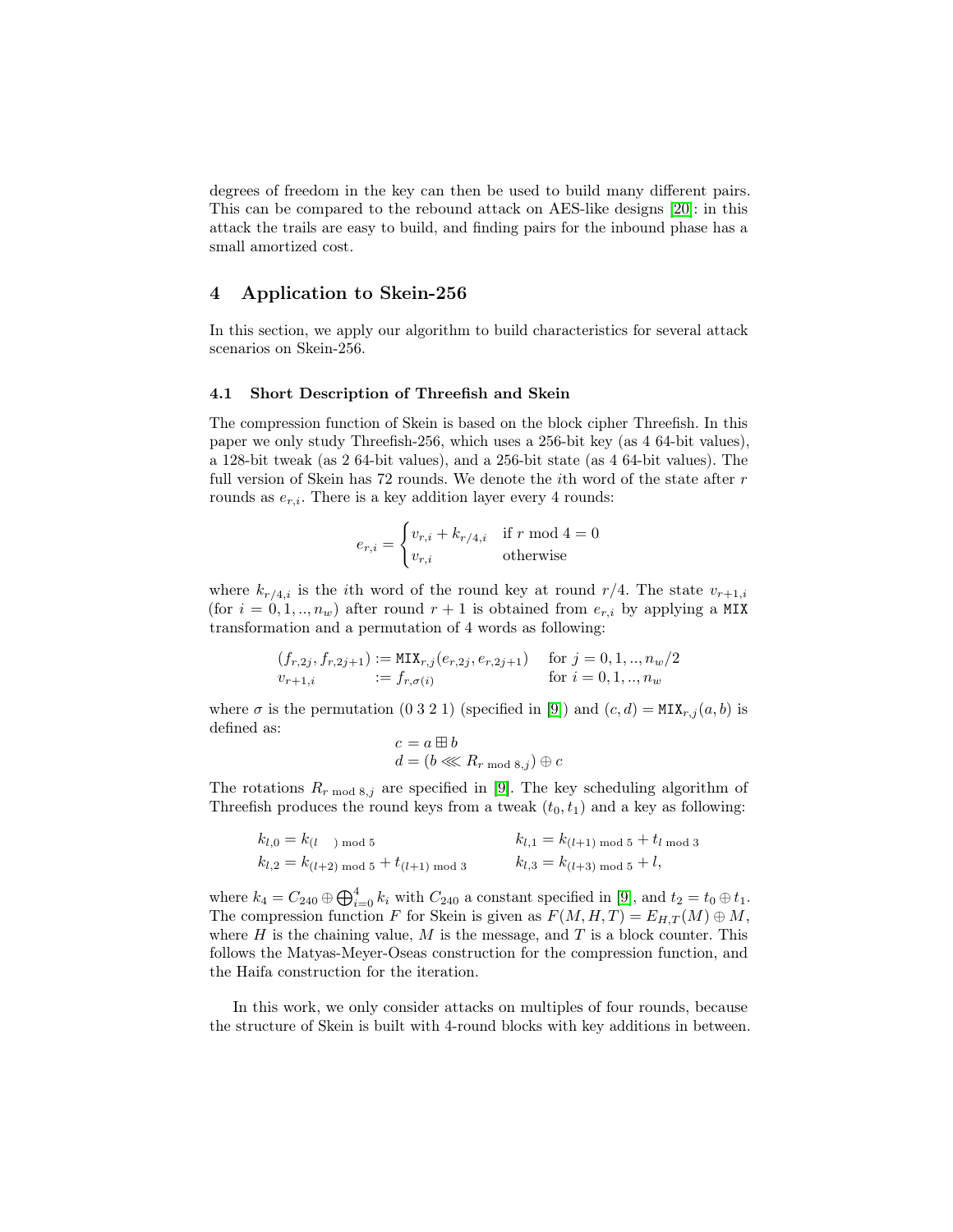We describe attacks in three different settings in Sections [4.4,](#page-11-0) [4.5,](#page-13-0) and [4.6.](#page-13-1) The attacks are based on different kinds of trails shown in Figures [2,](#page-11-1) [3,](#page-11-2) and [4.](#page-11-3) Due to space constraints, we do not include differential characteristics, but they are given in the full version of this paper. All the characteristics have been verified by building a conforming pair, and we give example of colliding pairs in Appendix [A.](#page-17-2)

#### 4.2 Building Characteristics

To describe a differential characteristic for Skein with our framework, we write constraints for each  $e_{r,i}$  value, and for the  $v_{r,i}$  values before a key addition (*i.e.* when r mod  $4 = 0$ ). For each round, we have 4 equations and 2 rotations, corresponding to two MIX functions. We also write the full key schedule as a system of equations.

We note that the variables  $e_{r,2j}$  with r mod  $4 = 0$  are only involved in modular additions:  $f_{r,2j} = e_{r,2j} \boxplus e_{r,2j+1}$  and  $e_{r,2j} = v_{r,2j} \boxplus k_{r/4,2j}$ . Therefore, we could remove these variables, and write  $f_{r,2j} = v_{r,2j} \boxplus k_{r/4,2j} \boxplus e_{r,2j+1}$  using a threeinput modular addition. In practice, the propagation algorithm for three-input modular addition takes significantly longer, so we keep the variables, but we try to avoid constraining them since the multi-bit constraints can propagate the modular difference.

Choosing the high-probability characteristics. In attack setting with differences in the key, we build the high-probability trails starting from a non-active state, with a low-weight key difference. When we go through the key addition, a difference is introduced in the state, and we propagate the difference by linearizing the function. If we have no difference in the key, we start with a single active bit in the state and we propagate the difference for a few rounds by linearizing the function. Most of our trails use the most significant bit as the active bit in order to increase their probabilities.

### 4.3 General Results

For the algorithm to work successfully, we need to find a delicate balance in the initial characteristic. If the unconstrained section is too short, there will not be enough degrees of freedom to connect the high-probability parts. On the other hand, if the unconstrained section is too long, the propagation algorithm will not filter bad characteristics efficiently.

In practice, we can only build characteristics when we have a key addition layer in the unconstrained part of the characteristic. This way, the algorithm can use degrees of freedom from the key to connect the initial characteristics. In general it seems hard to find enough degrees of freedom to build a valid trail without using degrees of freedom from the key: for a random function  $f$  and arbitrary differences  $\Delta_2$  and  $\Delta_3$ , we expect on average a single pair satisfying  $f(x + \Delta_2) = f(x) + \Delta_3$ . We can consider the intermediate differences for one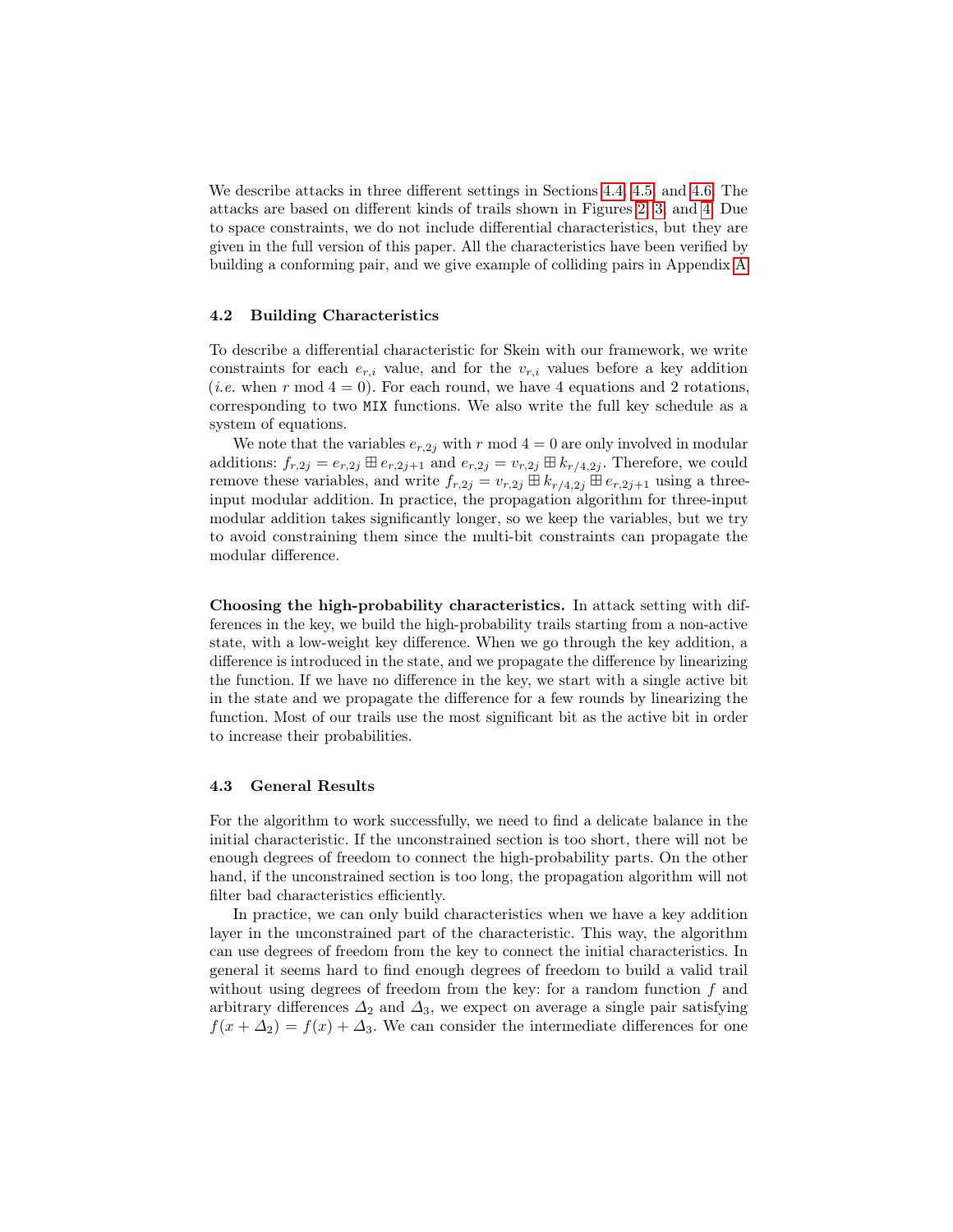

Fig. 1. Previous trails: rel-key, rel-tweak. Fig. 2. Collision trails: fixed key.

<span id="page-11-2"></span><span id="page-11-1"></span>Fig. 3. Collision trails: related-key.

<span id="page-11-3"></span>Fig. 4. (Near-) Collision trails: rel-key, rel-tweak.

such pair as a differential characteristics but a differential characteristic with a single valid pair is not very useful for a differential attack.

In order to let the algorithm use the degrees of freedom in the key efficiently, we use the registers before and after a key addition as guessing points:  $v_{r,0}, v_{r,1}, v_{r,2}, v_{r,3}, e_{r,1}, e_{r,3}$  with r mod  $4 = 0$  (as discussed above we do not constrain  $e_{r,0}$  and  $e_{r,2}$ ).

We find that the characteristics built by the algorithm are rather dense, and use many degrees of freedom in the state, and many degrees of freedom in the key. This is not a problem for attacks on the compression function, but the characteristics are harder to use in attacks against the full hash function, where fewer degrees of freedom are available to the attacker. We note that this problem is less acute for attack against functions of the MD/SHA family, where the message block is much larger than the state.

On the other hand, the trail built by hand by Yu et al. [\[33\]](#page-17-0) is somewhat sparser, and leaves more degrees of freedom for the key and the middle state.

#### <span id="page-11-0"></span>4.4 Collision Attacks

We first study attacks with no difference in the chaining value so that they can be applied to the full hash function. Since Skein uses the MMO mode, the chaining value of the hash function is the key to the block cipher. We try to build characteristics for a collision attack, therefore we use the same difference in the initial state and in the final state so that they can cancel out in the feed-forward<sup>[2](#page-11-4)</sup>.

<span id="page-11-4"></span> $2$  We could build characteristics for 20 rounds if we consider near-collisions, but this would not work on the full hash function because of the finalization step.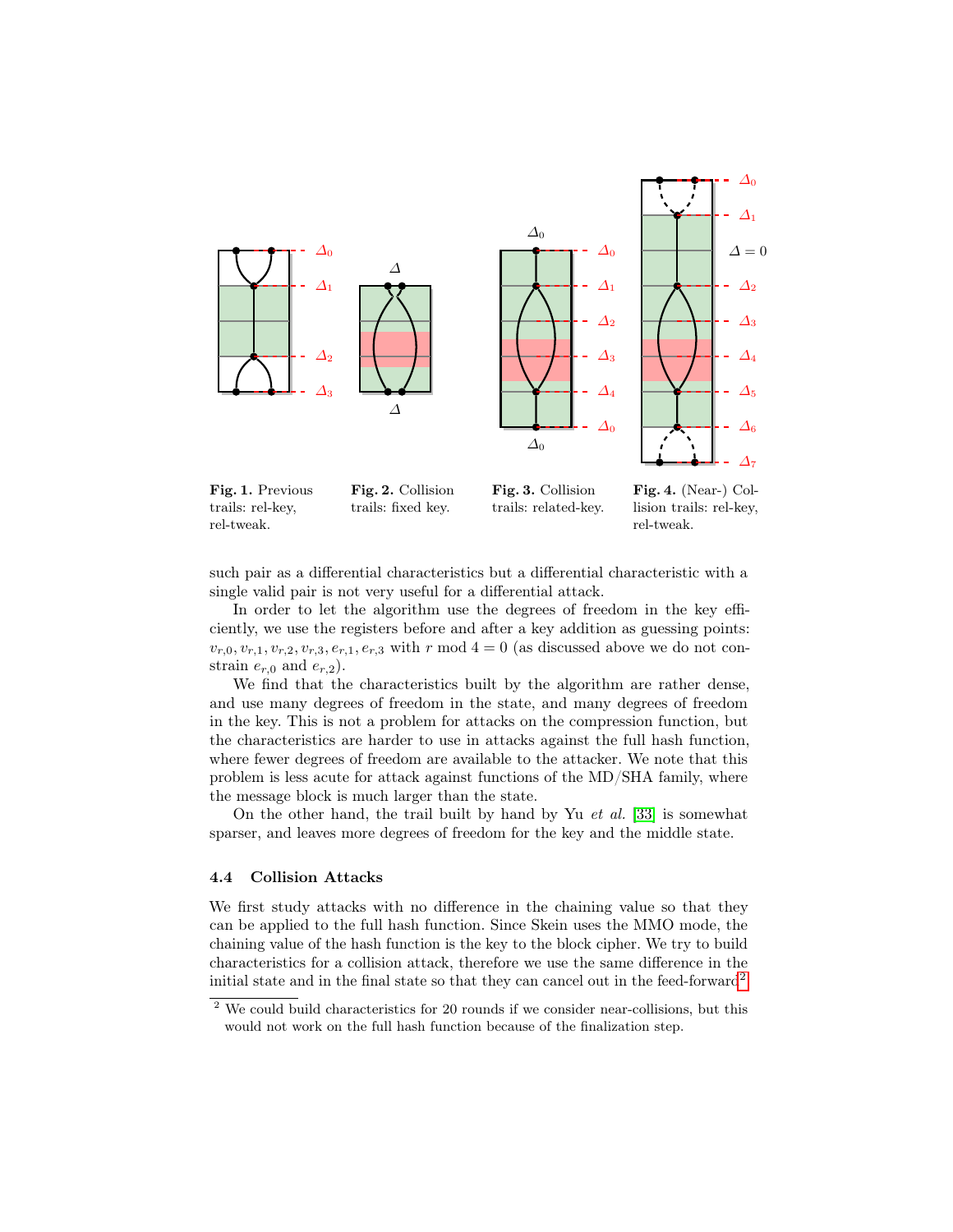We start with a low-weight difference in one of the first rounds and we propagate by linearization through rounds 0–4 and backward through round 11.

We give an example of a colliding pair for the compression function of Skein-256 reduced to 12 rounds in Table [3.](#page-17-3)

Full collision attack. To build a collision attack on the full hash function, we have to deal with the fact that the characteristic is only valid for a small fraction of the keys, *i.e.* a small fraction of the chaining values. We use a large number of characteristics, and a large number of random chaining values, in a meet-in-the-middle fashion.

More precisely, the characteristics given by the algorithm have many constraints of the key, which define a set of valid keys, and the number of conforming pairs estimated by looking at the probability of each step is even lower. We assume that each solution will correspond to a different key, and the number of solutions of the characteristics gives the number of key  $(i.e.$  chaining values) for which we can actually build a collision. Our experiments indicate that we can expect to build characteristics with more than  $2^{106}$  solutions for a cost of  $2^{50}$ . If we extrapolate this experimental result, we expect that it is possible to build many such characteristics. Let's assume that we can build  $N$  characteristics for a cost of  $N \times 2^{50}$ ; where each characteristic has  $2^{106}$  solutions out of  $2^{200}$  valid keys. In a second phase, we will hash  $M$  random message blocks and test if they can give a collision using one of the characteristics. Out of the M chaining values generated, we expect that  $M \times N \times 2^{200-256}$  will be valid for one characteristic, and  $M \times N \times 2^{106-256}$  values will actually lead to a collision after verification. An important step of the attack will be to find for which characteristic a given chaining value can be valid, but this can be done efficiently using a hash table indexed by the bits of the chaining value which are imposed by the characteristics.

The optimal complexity is achieved with  $N = 2^{50}$  and  $M = 2^{100}$ . With these parameters we only have to verify 2 <sup>94</sup> valid chaining values, so the verification step is negligible. This gives a collision attack on 12-round Skein-256 with a time complexity of  $2^{100}$ , using memory to store  $2^{50}$  characteristics<sup>[3](#page-12-0)</sup>.

The assumption that we can build so many good characteristics is a strong assumption, and it is hard to verify. However, we believe that this estimation is a safe upper bound, and that better characteristics would be found by running the search algorithm for longer times. In our experiments, we tested a few different high probability trails as input to the algorithms, and we spend an effort equivalent to about 2 <sup>50</sup> hash computations on our best candidate.We ran our algorithm 128 times with different initialization of the PRNG, and we report the best paths found by each run after 120 CPU hours in Figure [5.](#page-13-2) In addition, we ran a few parallel experiments for 120 hours with 32 cores. All these experiments generated more than 400.000 different characteristics; the best characteristic

<span id="page-12-0"></span><sup>&</sup>lt;sup>3</sup> To store a characteristic, we just need to store masks defining the valid keys, and one state in the middle (if is not necessary to store all the intermediate constraints). Then, we can test a chaining value candidate by just computing all the intermediate states and checking if we reach a collision. This would take about  $4 \times 256$  bits.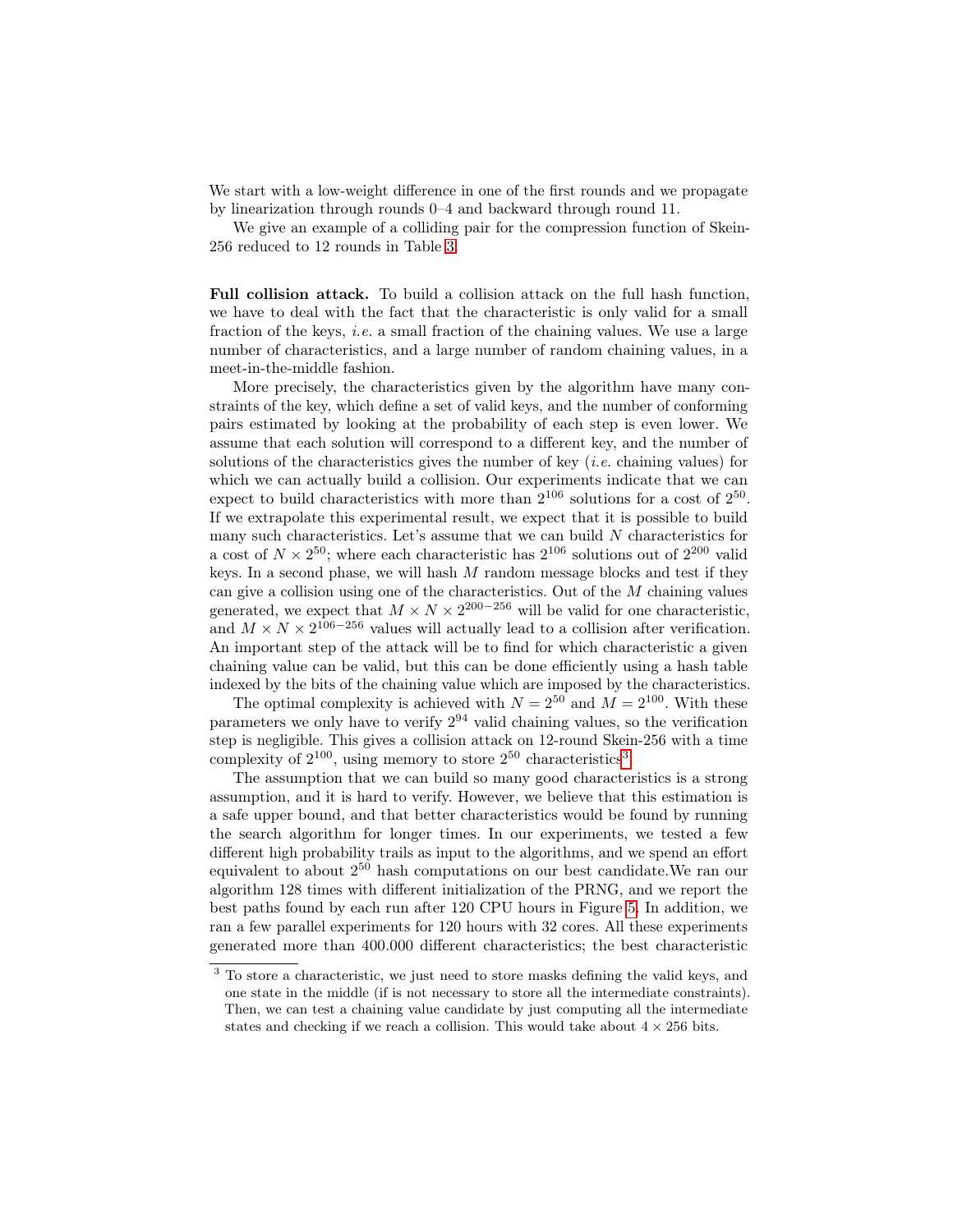

<span id="page-13-2"></span>Fig. 5. Best characteristic found after each run. The experiments were run on Intel Xeon L5420 CPUs.

allow  $2^{118}$  solutions, and 30.000 of these allow more than  $2^{106}$  solutions (only the best characteristic of each run is shown in Figure [5\)](#page-13-2). We note that in order to build a large number of characteristics, we would also use several different starting points for the linear part.

#### <span id="page-13-0"></span>4.5 Free-start Collision Attack

For a collision attack on the compression function, i.e. a free-start attack on the hash function, we can use a difference in the chaining value (*i.e.* the key). We note that the key schedule of Skein-256 repeats itself every 20 rounds when there is no tweak difference. Therefore, we build trails with two inactive blocks as shown in Figure [3:](#page-11-2) the difference introduced in the initial state by  $k_0$  cancels out with the difference introduced in the final state by  $k_5$ .

We give a collision pair built using this strategy in Table [4.](#page-17-4)

We can also extend this path to a free-start near-collision attack against 24-round Skein, if we extend the trail to 4 more rounds at the end. A linearized trail gives near-collisions with 15 active bits, and the cost of finding a conforming pair is negligible before the cost of finding the trail.

### <span id="page-13-1"></span>4.6 Free-tweak Free-start Near-collision Attack

Finally, we can use degrees of freedom in the tweak to reach the maximum number of rounds possible. Previous works have shown that the key schedule allows to have one round without any active key words if we use a difference in the tweak in order to cancel a difference in the key. Using this property we can build a 24-round trail, and extend it to 32 round by propagating the external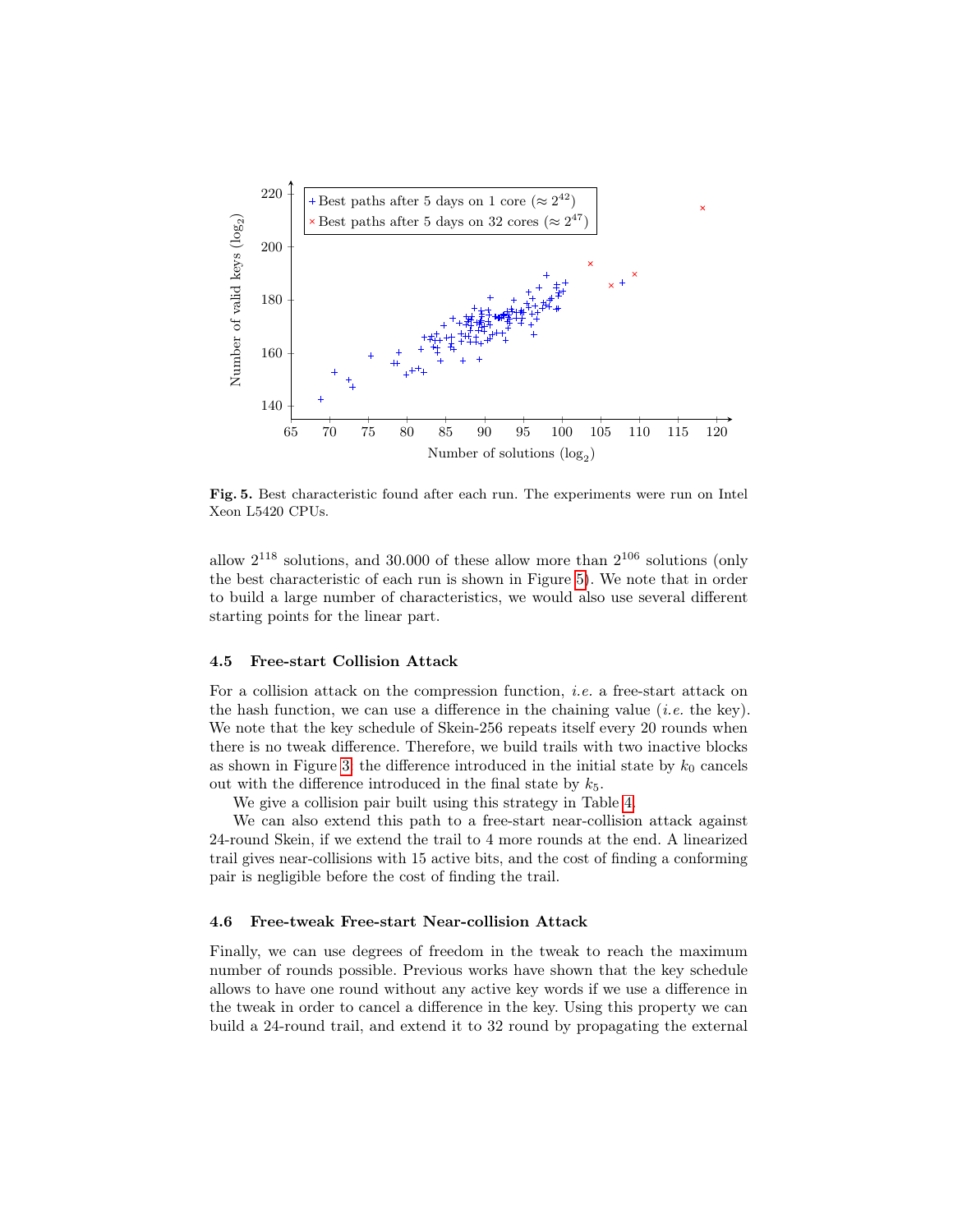difference for four extra rounds in each direction, as shown in Figure [4.](#page-11-3) This is the approach used in [\[31\]](#page-16-12).

We give a characteristic built using this idea in the full version of this paper. This results in a low weight difference for the input and output, with many zero bits in predetermined position. Moreover, we can follow the approach of [\[31\]](#page-16-12) and also specify a fixed characteristic for round 0 to 4 and 28 to 32. It costs about  $2^{40}$  to build a characteristic that allows  $2^{20}$  solutions, so we can estimate that the amortized costs of building a valid pair for rounds  $4$  to  $28$  is about  $2^{20}$ . Using the analysis of [\[31\]](#page-16-12), we would build a conforming pair for rounds 0 to 32 for a cost of  $2^{20+43+43} = 2^{119}$ , assuming that we can find  $2^{66}$  different characteristics.

Alternatively, if we can choose the value of the tweak, then we only need a single characteristic, and we follow the same attack as [\[33\]](#page-17-0) with the same complexity.

Note that the complexity of these attack is higher than the generic complexity of a partial-collision attack on  $256 - 51$  pre-specified bits,  $2^{102.5}$ . However, the generic complexity to reach the fixed 256-bit difference with 51 pre-sepcified active bits is still  $2^{128}$ . Alternatively, this attack can be considered as a q-multicollision attack [\[2\]](#page-15-9).

# Conclusion

In this paper we describe an algorithm to build differential characteristics for ARX designs, and we apply the algorithm to find characteristics for various attack scenarios on Skein. Our attacks do not threaten the security of Skein, but we achieve good results when compared to previous attacks; our main results are low-complexity attacks in relatively strong settings. In particular, we show practical free-start and semi-free-start collision attacks for 20 rounds and 12 rounds of Skein-256, respectively.

We obtain some of the first complex differential trails for pure ARX functions (as opposed to MD/SHA-like functions with Boolean functions). Since our approach is rather generic, we expect that our technique can be applied to other ARX designs, and will be used to evaluate the security of these designs against differential cryptanalysis.

Our improvements to the tools of [\[14\]](#page-16-11), and the code to build differential characteristics for Skein are publicly available from the ARXtools webpage: [http:](http://www.di.ens.fr/~leurent/arxtools.html) [//www.di.ens.fr/~leurent/arxtools.html](http://www.di.ens.fr/~leurent/arxtools.html). We hope that this will promote cooperation between researchers, and avoid a situation where several teams have to develop their own implementation.

### Acknowledgement

We would like to thank Pierre-Alain Fouque and Thomas Peyrin for fruitful discussions about differential characteristics and propagation of constraints.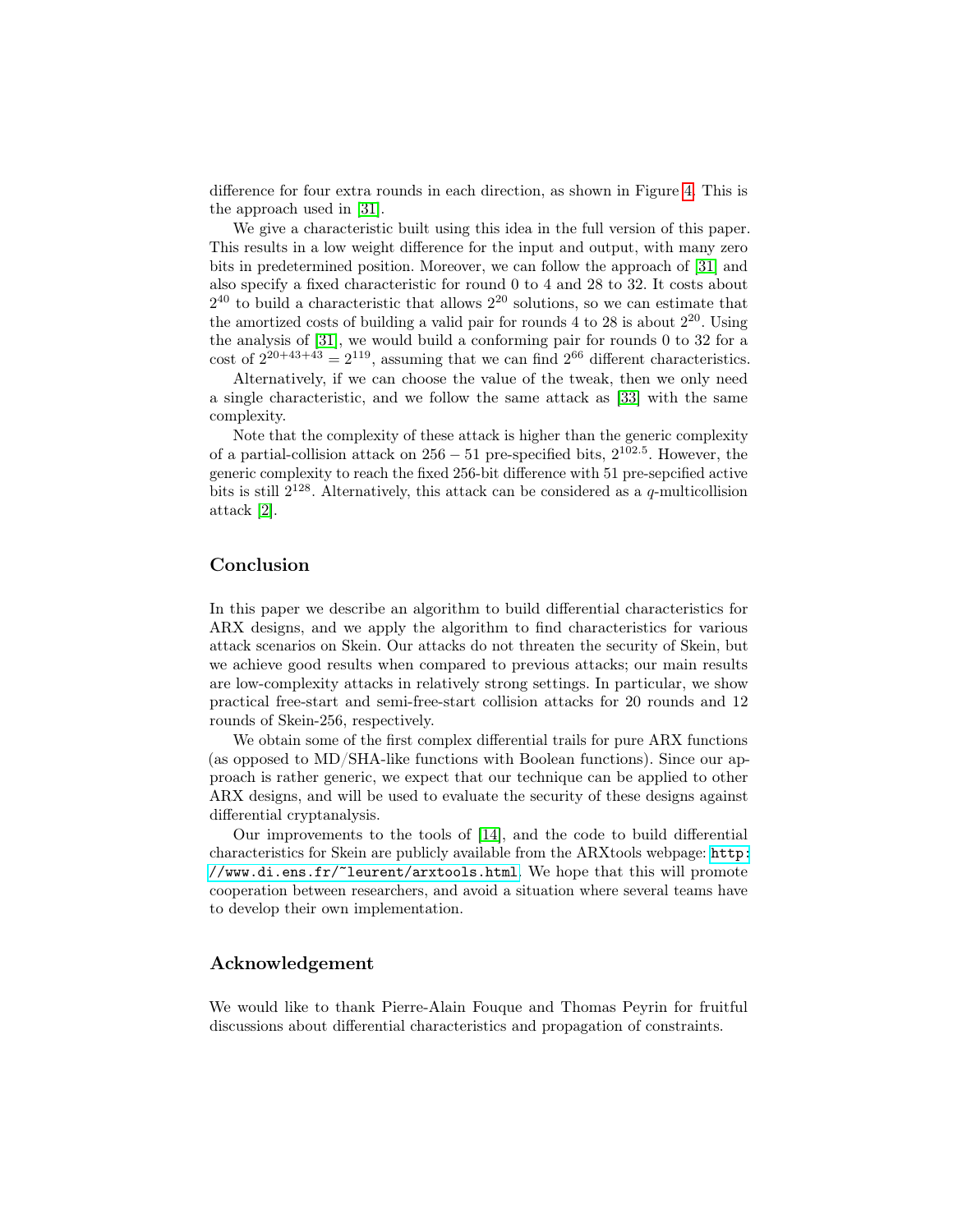The author is supported by the ERC project CRASH. Part of this work was done while the author was at the university of Luxembourg, supported by the AFR grant PDR-10-022 of the FNR.

Computational resources have been provided by HPC facility of the University of Luxembourg, as well as by the supercomputing facilities of the Université catholique de Louvain (CISM/UCL) and the Consortium des Équipements de Calcul Intensif en Fédération Wallonie Bruxelles (CÉCI) funded by the Fond de la Recherche Scientifique de Belgique (F.R.S.-FNRS) under convention 2.5020.11.

### References

- <span id="page-15-0"></span>1. Aumasson, J.P., Bernstein, D.J.: SipHash: a fast short-input PRF. In Galbraith, S., Nandi, M., eds.: INDOCRYPT. Lecture Notes in Computer Science, Springer (2012)
- <span id="page-15-9"></span>2. Biryukov, A., Khovratovich, D., Nikolic, I.: Distinguisher and Related-Key Attack on the Full AES-256. [\[12\]](#page-15-10) 231–249
- <span id="page-15-11"></span>3. Canteaut, A., ed.: Fast Software Encryption - 19th International Workshop, FSE 2012, Washington, DC, USA, March 19-21, 2012. Revised Selected Papers. In Canteaut, A., ed.: FSE. Volume 7549 of Lecture Notes in Computer Science., Springer (2012)
- <span id="page-15-7"></span>4. Chabaud, F., Joux, A.: Differential Collisions in SHA-0. In Krawczyk, H., ed.: CRYPTO. Volume 1462 of Lecture Notes in Computer Science., Springer (1998) 56–71
- <span id="page-15-12"></span>5. Cramer, R., ed.: Advances in Cryptology - EUROCRYPT 2005, 24th Annual International Conference on the Theory and Applications of Cryptographic Techniques, Aarhus, Denmark, May 22-26, 2005, Proceedings. In Cramer, R., ed.: EUROCRYPT. Volume 3494 of Lecture Notes in Computer Science., Springer (2005)
- <span id="page-15-1"></span>6. De Cannière, C., Rechberger, C.: Finding SHA-1 Characteristics: General Results and Applications. In Lai, X., Chen, K., eds.: ASIACRYPT. Volume 4284 of Lecture Notes in Computer Science., Springer (2006) 1–20
- <span id="page-15-5"></span>7. den Boer, B., Bosselaers, A.: Collisions for the Compressin Function of MD5. In Helleseth, T., ed.: EUROCRYPT. Volume 765 of Lecture Notes in Computer Science., Springer (1993) 293–304
- <span id="page-15-6"></span>8. Dunkelman, O., Khovratovich, D.: Iterative differentials, symmetries, and message modification in BLAKE-256. In: ECRYPT2 Hash Workshop. (2011)
- <span id="page-15-8"></span>9. Ferguson, N., Lucks, S., Schneier, B., Whiting, D., Bellare, M., Kohno, T., Callas, J., Walker, J.: The Skein hash function family. Submission to NIST (2008/2010)
- <span id="page-15-2"></span>10. Fouque, P.A., Leurent, G., Nguyen, P.: Automatic Search of Differential Path in MD4. In: ECRYPT Hash Worshop. (2007) <http://eprint.iacr.org/2007/206>.
- <span id="page-15-3"></span>11. Fouque, P.A., Leurent, G., Nguyen, P.Q.: Full Key-Recovery Attacks on HMAC/NMAC-MD4 and NMAC-MD5. In Menezes, A., ed.: CRYPTO. Volume 4622 of Lecture Notes in Computer Science., Springer (2007) 13–30
- <span id="page-15-10"></span>12. Halevi, S., ed.: Advances in Cryptology - CRYPTO 2009, 29th Annual International Cryptology Conference, Santa Barbara, CA, USA, August 16-20, 2009. Proceedings. In Halevi, S., ed.: CRYPTO. Volume 5677 of Lecture Notes in Computer Science., Springer (2009)
- <span id="page-15-4"></span>13. Khovratovich, D., Rechberger, C., Savelieva, A.: Bicliques for Preimages: Attacks on Skein-512 and the SHA-2 Family. [\[3\]](#page-15-11) 244–263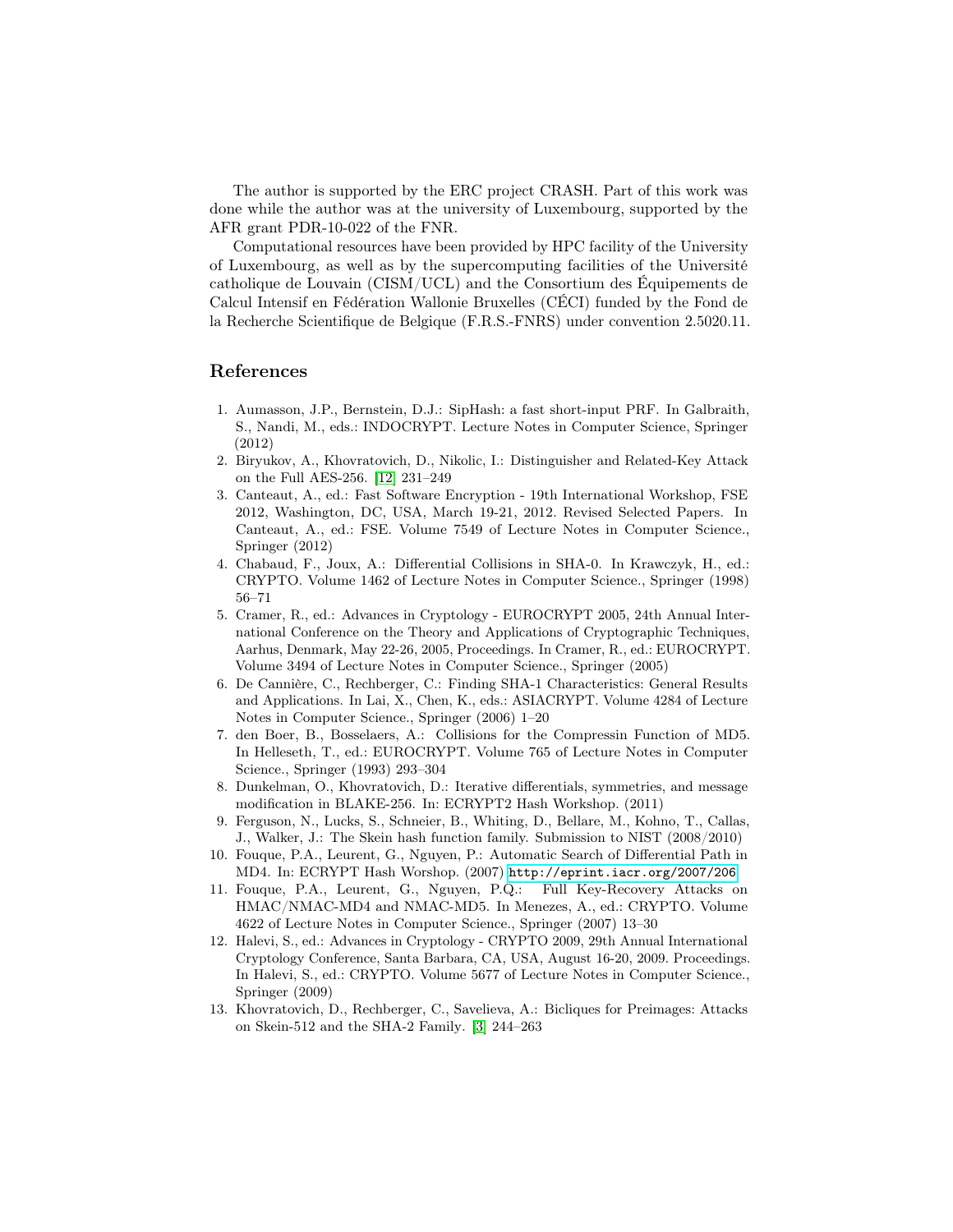- <span id="page-16-11"></span>14. Leurent, G.: Analysis of Differential Attacks in ARX Constructions. In Wang, X., Sako, K., eds.: ASIACRYPT. Volume 7658 of Lecture Notes in Computer Science., Springer (2012) 226–243
- <span id="page-16-13"></span>15. Li, J., Isobe, T., Shibutani, K.: Converting meet-in-the-middle preimage attack into pseudo collision attack: Application to sha-2. In Canteaut, A., ed.: FSE. Volume 7549 of Lecture Notes in Computer Science., Springer (2012) 264–286
- <span id="page-16-8"></span>16. Mendel, F., Nad, T., Schläffer, M.: Finding collisions for round-reduced sm3. In Dawson, E., ed.: CT-RSA. Volume 7779 of Lecture Notes in Computer Science., Springer (2013) 174–188
- <span id="page-16-5"></span>17. Mendel, F., Nad, T., Schläffer, M.: Finding SHA-2 Characteristics: Searching through a Minefield of Contradictions. In Lee, D.H., Wang, X., eds.: ASIACRYPT. Volume 7073 of Lecture Notes in Computer Science., Springer (2011) 288–307
- <span id="page-16-7"></span>18. Mendel, F., Nad, T., Schläffer, M.: Collision Attacks on the Reduced Dual-Stream Hash Function RIPEMD-128. [\[3\]](#page-15-11) 226–243
- <span id="page-16-10"></span>19. Mendel, F., Rechberger, C., Schläffer, M.: MD5 Is Weaker Than Weak: Attacks on Concatenated Combiners. In Matsui, M., ed.: ASIACRYPT. Volume 5912 of Lecture Notes in Computer Science., Springer (2009) 144–161
- <span id="page-16-0"></span>20. Mendel, F., Rechberger, C., Schläffer, M., Thomsen, S.S.: The Rebound Attack: Cryptanalysis of Reduced Whirlpool and Grøstl. In Dunkelman, O., ed.: FSE. Volume 5665 of Lecture Notes in Computer Science., Springer (2009) 260–276
- <span id="page-16-17"></span>21. Mouha, N., De Cannière, C., Indesteege, S., Preneel, B.: Finding Collisions for a 45-Step Simplified HAS-V. In Youm, H.Y., Yung, M., eds.: WISA. Volume 5932 of Lecture Notes in Computer Science., Springer (2009) 206–225
- <span id="page-16-15"></span>22. Mouha, N., Velichkov, V., De Cannière, C., Preneel, B.: The Differential Analysis of S-Functions. In Biryukov, A., Gong, G., Stinson, D.R., eds.: Selected Areas in Cryptography. Volume 6544 of Lecture Notes in Computer Science., Springer (2010) 36–56
- <span id="page-16-16"></span>23. Peyrin, T.: Analyse de fonctions de hachage cryptographiques. PhD thesis, University of Versailles (2008)
- <span id="page-16-4"></span>24. Schläffer, M., Oswald, E.: Searching for Differential Paths in MD4. In Robshaw, M.J.B., ed.: FSE. Volume 4047 of Lecture Notes in Computer Science., Springer (2006) 242–261
- <span id="page-16-6"></span>25. Stevens, M., Lenstra, A.K., de Weger, B.: Chosen-Prefix Collisions for MD5 and Colliding X.509 Certificates for Different Identities. In Naor, M., ed.: EUROCRYPT. Volume 4515 of Lecture Notes in Computer Science., Springer (2007) 1–22
- <span id="page-16-9"></span>26. Stevens, M., Sotirov, A., Appelbaum, J., Lenstra, A.K., Molnar, D., Osvik, D.A., de Weger, B.: Short Chosen-Prefix Collisions for MD5 and the Creation of a Rogue CA Certificate. [\[12\]](#page-15-10) 55–69
- <span id="page-16-14"></span>27. Su, B., Wu, W., Wu, S., Dong, L.: Near-Collisions on the Reduced-Round Compression Functions of Skein and BLAKE. In Heng, S.H., Wright, R.N., Goi, B.M., eds.: CANS. Volume 6467 of Lecture Notes in Computer Science., Springer (2010) 124–139
- <span id="page-16-1"></span>28. Wang, X., Lai, X., Feng, D., Chen, H., Yu, X.: Cryptanalysis of the Hash Functions MD4 and RIPEMD. [\[5\]](#page-15-12) 1–18
- <span id="page-16-3"></span>29. Wang, X., Yin, Y.L., Yu, H.: Finding Collisions in the Full SHA-1. In Shoup, V., ed.: CRYPTO. Volume 3621 of Lecture Notes in Computer Science., Springer (2005) 17–36
- <span id="page-16-2"></span>30. Wang, X., Yu, H.: How to Break MD5 and Other Hash Functions. [\[5\]](#page-15-12) 19–35
- <span id="page-16-12"></span>31. Yu, H., Chen, J., Jia, K., Wang, X.: Near-Collision Attack on the Step-Reduced Compression Function of Skein-256. IACR Cryptology ePrint Archive, Report 2011/148 (2011)